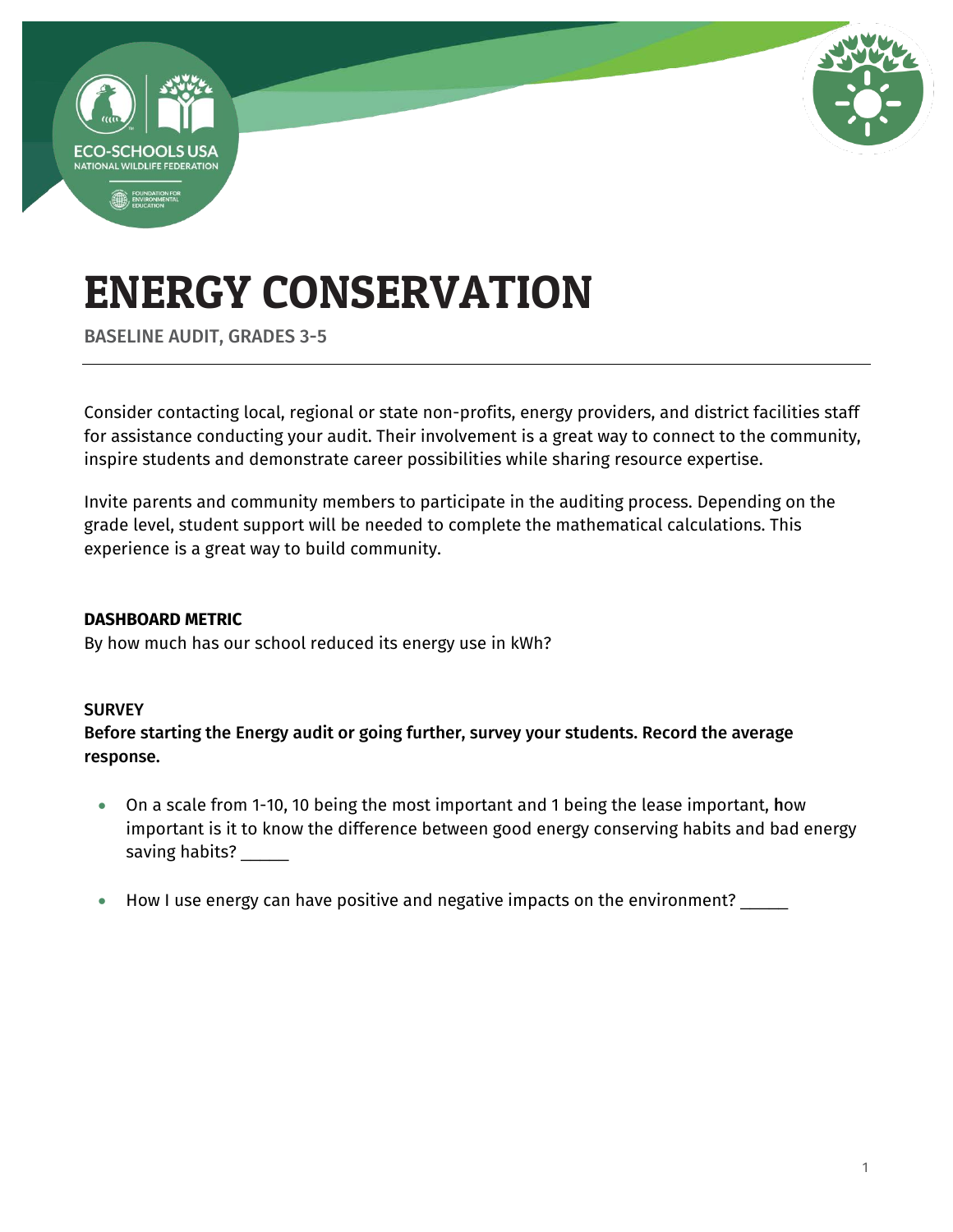

BASELINE AUDIT, GRADES 3-5



#### TABLE 1. ENERGY SOURCES AND EFFIECIENCY

| 1. | Who is our school's or district's energy provider?                                                                                               |                                  |
|----|--------------------------------------------------------------------------------------------------------------------------------------------------|----------------------------------|
| 2. | Does any of the school district's energy come from<br>renewable energy sources? If yes, which source(s).<br>wind<br>solar<br>geothermal<br>hydro | Yes<br><b>No</b>                 |
| 3. | Is the equipment used for heating and cooling the<br>school certified Energy Star?                                                               | Partially<br>Yes<br>Unsure<br>No |
| 4. | Are the school's appliances certified ENERGY STAR*?<br>(i.e. dishwashers, water fountains, pumps, ovens, etc.)                                   | Partially<br>Yes<br>No<br>Unsure |
|    | 5. As events are planned at school, is energy use<br>considered when deciding which rooms or parts of the<br>building to use?                    | No<br>Unsure<br><b>Yes</b>       |
| 6. | How much electricity does your school use in a month<br>or quarter?                                                                              | unable to access<br>kWh          |
| 7. | What was the cost of electricity at your school in a<br>month or a quarter?                                                                      | unable to access<br>\$           |
| 8. | Looking at exterior windows, are any windows<br>cracked?                                                                                         | N٥                               |
| 9. | Looking at the exterior windows, do any seals around<br>the windows appear to be broken or missing                                               | No<br>Yes                        |
|    | 10. Looking at the exterior doors, do the seals and framing<br>seem to be tight and keeping air from escaping?                                   | Yes<br>No                        |

\*Products that earn the ENERGY STAR are independently certified to save energy, save money and protect the climate. <https://www.energystar.gov/products/appliances>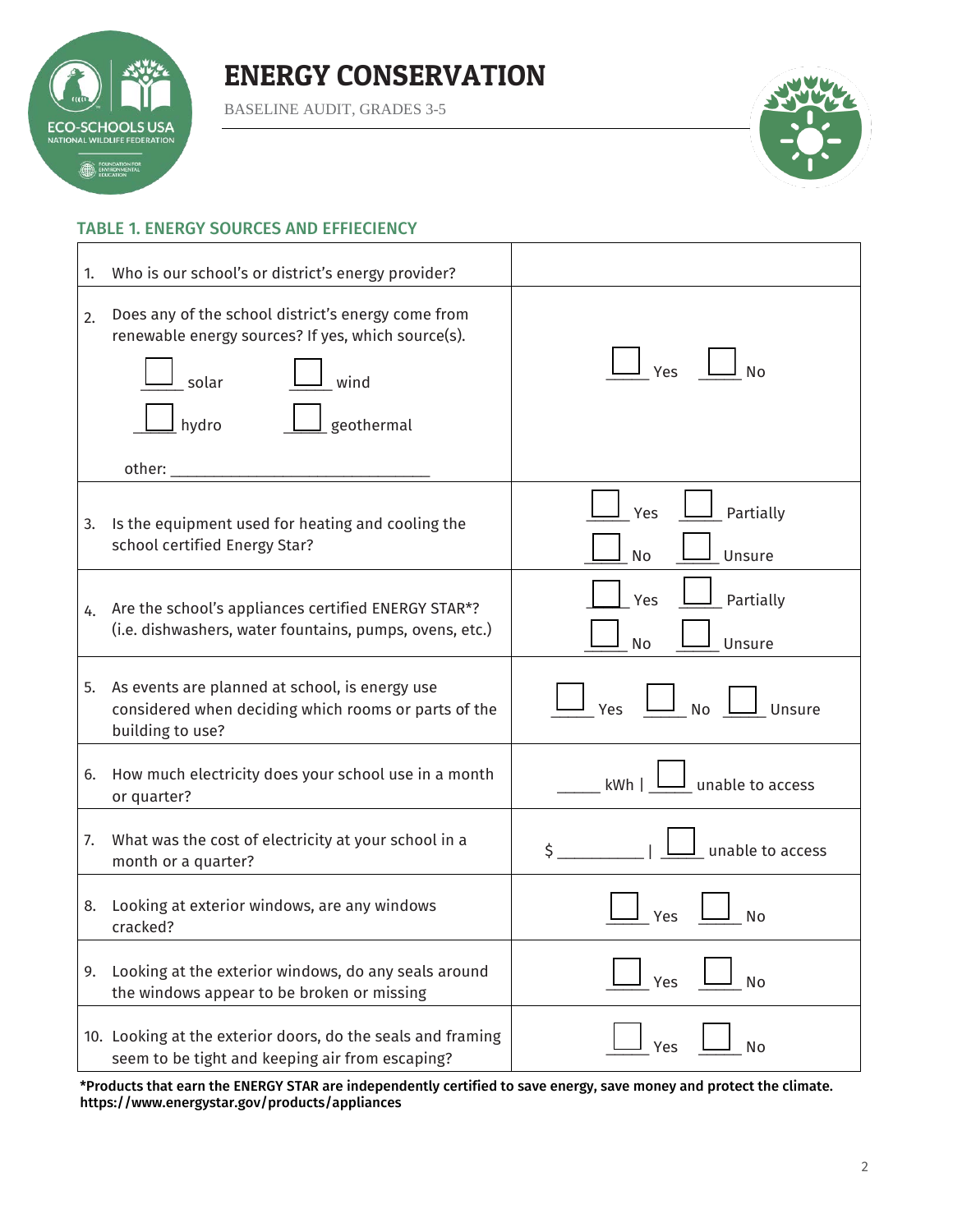

BASELINE AUDIT, GRADES 3-5



#### **Think about the following questions as you summarize the data in Table 1.**

- 1. Did teams/students find any of the collected data surprising? Explain.
- 2. Did teams/students have difficulty accessing specific information? Explain.
- 3. What ideas or actions do the teams/classes have about addressing issues found while collecting data?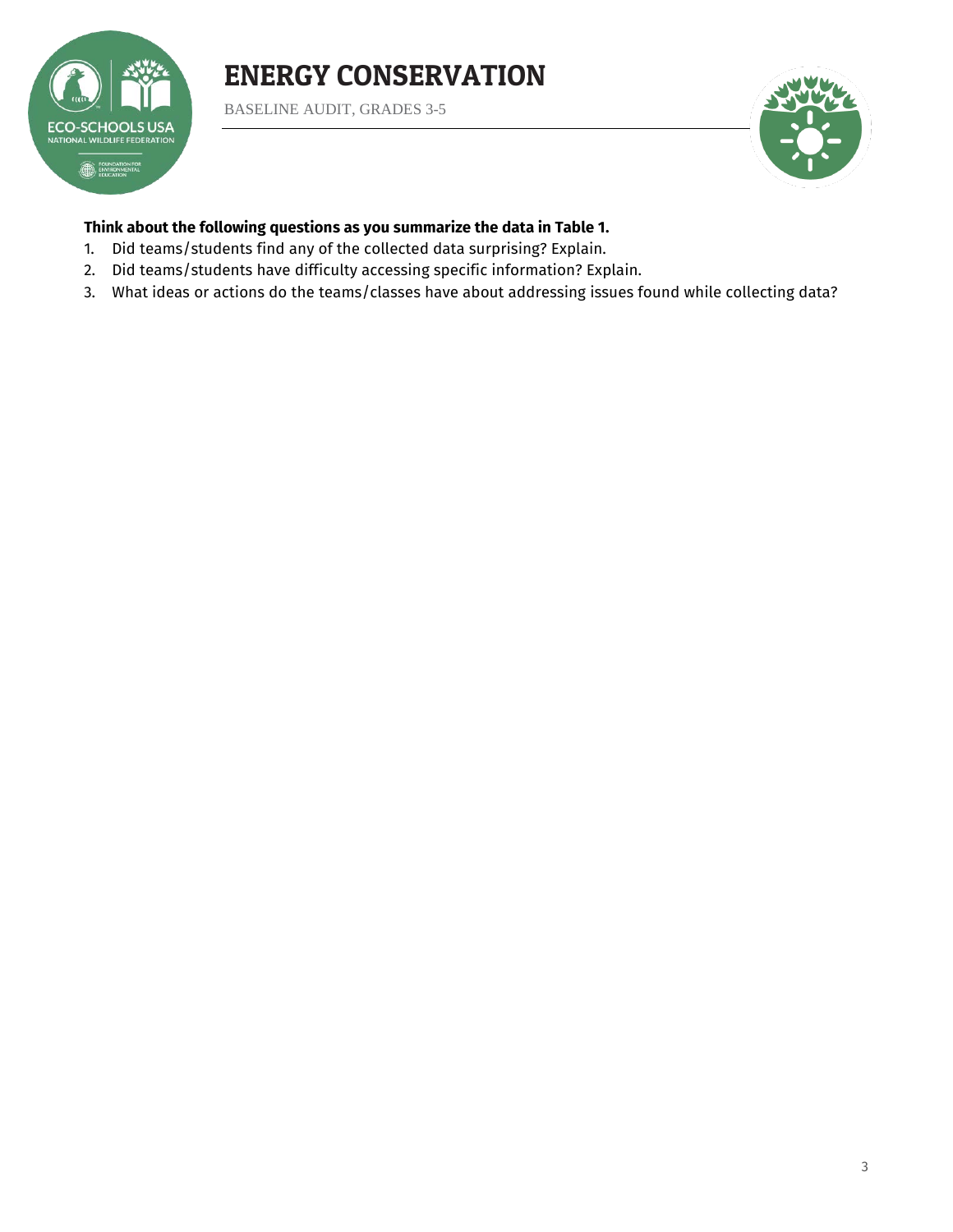

BASELINE AUDIT, GRADES 3-5



#### TABLE 2. CLASSROOM LIGHTING

Use the handout, *Energy Conservation Calculating Kilowatts, Cost and CO2*. Refer to the data collected from the class/team worksheets and after analysis write in your final results in the table below.

| 1. | How many rooms at the school were audited?                                                                   |                                                              |
|----|--------------------------------------------------------------------------------------------------------------|--------------------------------------------------------------|
| 2. | What is the wattage used by a classroom during an average<br>school day?                                     | watts<br>Divide by 1000 to convert to kilowatts<br>kilowatts |
| 3. | Taking all the audited rooms into account, what are the<br>average number of hours lights are left on in the | hours per day                                                |
|    | classroom? This excludes, lamps and hanging lights.                                                          |                                                              |
| 4. | What are the average kilowatt hours (kWh) used by all the<br>classrooms audited?                             | kWh                                                          |
| 5. | What is the total cost for lighting in all the audited rooms<br>for one day?                                 |                                                              |

#### **Think about the following questions as you summarize the data in Table 2.**

- 1. Was the class/team surprised by the results related to classroom lighting? Explain.
- 2. What are the class's/team's initial thoughts on how to improve energy use related to classroom lighting?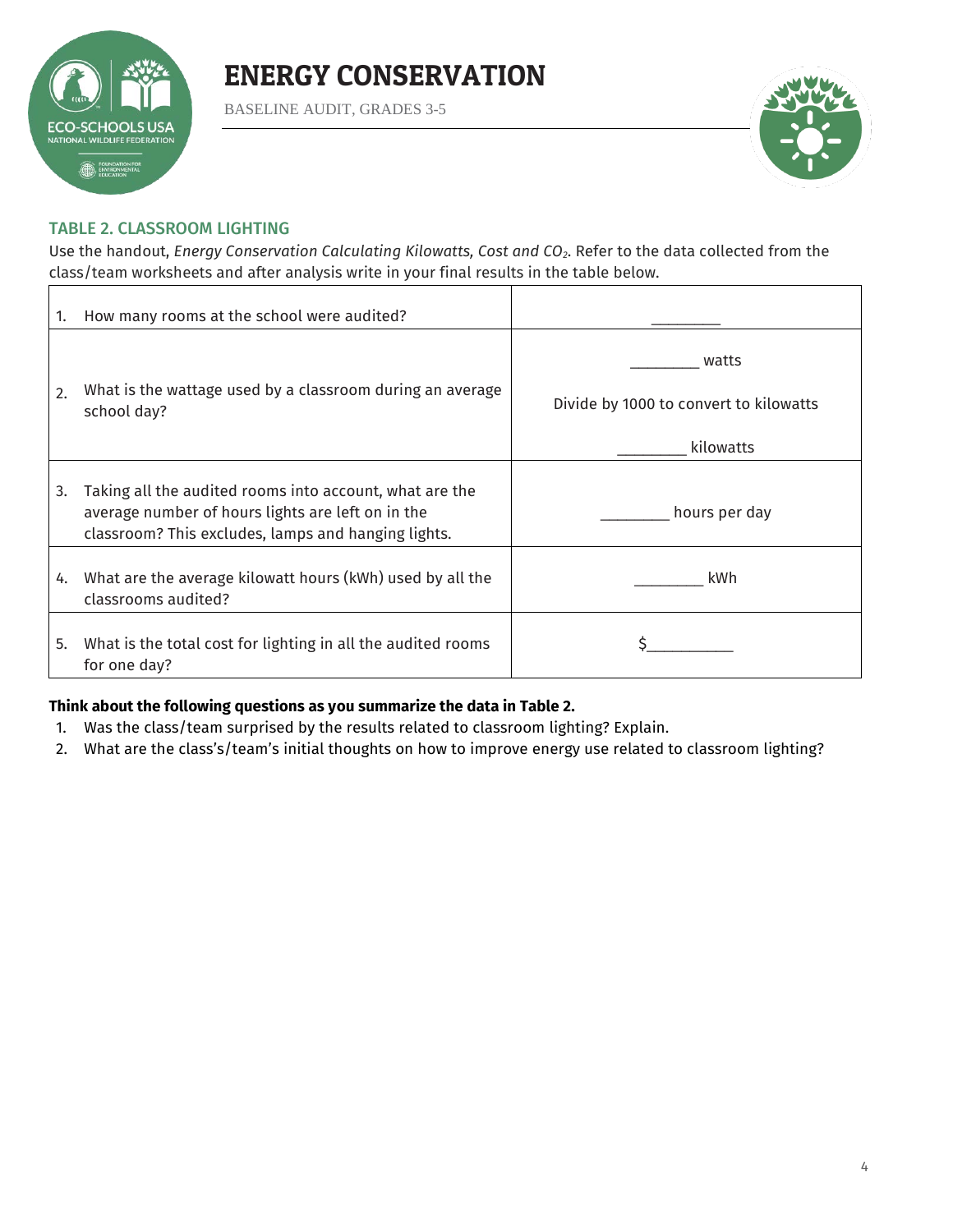

BASELINE AUDIT, GRADES 3-5



#### TABLE 3. ENERGY VAMPIRES

An energy vampire is a device that uses energy even when they are turned off.

| Active        | Device is on and being used.                                                                                                                                                                                                                                                                                                                            |
|---------------|---------------------------------------------------------------------------------------------------------------------------------------------------------------------------------------------------------------------------------------------------------------------------------------------------------------------------------------------------------|
| Sleep/Standby | Device is in low-power mode.                                                                                                                                                                                                                                                                                                                            |
| 0ff           | Device is turned off but still plugged in and ready for action.                                                                                                                                                                                                                                                                                         |
| Power strip   | Device is plugged into a power strip, which should be turned off if it is the end of the day.                                                                                                                                                                                                                                                           |
| Unplugged     | If you are checking before or after school, the device should be unplugged, either from the<br>wall or if it is plugged into a power strip the strip should be switched off. Take into<br>consideration that some appliances, such as a mini-frig have to remain plugged in. Never<br>unplug a device or appliance without direction from a permission. |

Choose from any of the devices below and/or choose your own devices to add to the vampire list below. Consider using a kill-o-watt meter to learn more about the amount energy used by devices even when the device is off, but plugged in. While it may not be much over the course of the day, each day, hour after hour adds up.



| desktop computer<br>(conventional/old school screen) | computer monitor (flat screen)                             | laptop computer                     |
|------------------------------------------------------|------------------------------------------------------------|-------------------------------------|
| printer                                              | DVD/VCR player                                             | projector                           |
| document camera                                      | <b>SMART</b> board                                         | fish/reptile tank filter and lights |
| microwave                                            | lamp(s)                                                    | refrigerator                        |
| diffuser/salt lamp/scent warmer                      | fan(s)                                                     | air pump/compressor                 |
| speakers                                             | electronic music equipment<br>(amps, sound systems, radio) |                                     |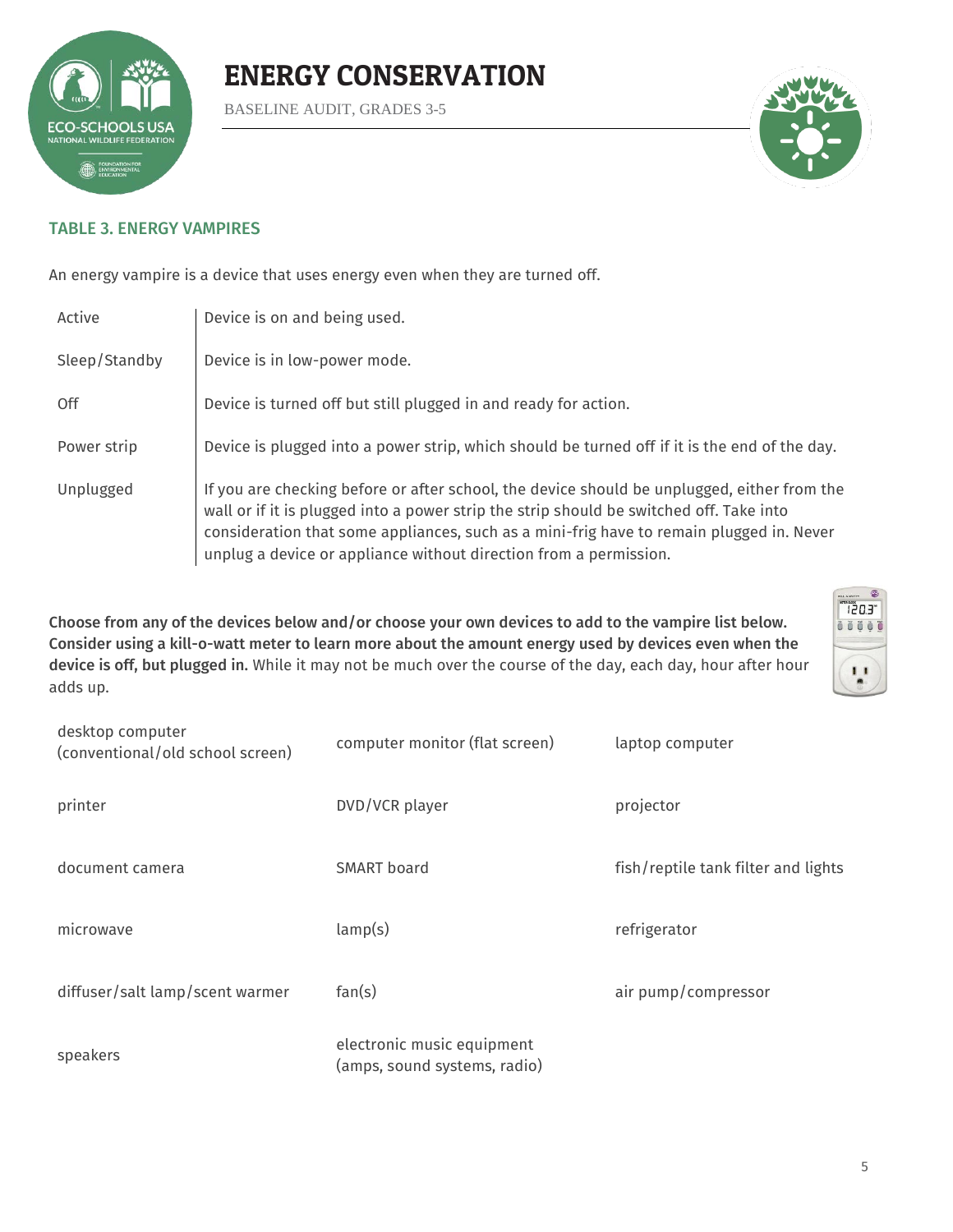

BASELINE AUDIT, GRADES 3-5



Total number of rooms audited. \_\_\_\_\_

Time of day rooms were audited. \_\_\_\_ before school \_\_\_\_ after school \_\_\_\_ during recess/lunch \_\_\_ varied

| <b>How many</b><br>total? | Plugged<br>into wall | Plugged into<br>power strip | Active         | Sleep/<br>standby | Off | Unplugged |
|---------------------------|----------------------|-----------------------------|----------------|-------------------|-----|-----------|
| 5                         | 1                    | 4                           | $\overline{2}$ |                   | 3   | 1         |
|                           |                      |                             |                |                   |     |           |
|                           |                      |                             |                |                   |     |           |
|                           |                      |                             |                |                   |     |           |
|                           |                      |                             |                |                   |     |           |
|                           |                      |                             |                |                   |     |           |
|                           |                      |                             |                |                   |     |           |
|                           |                      |                             |                |                   |     |           |
|                           |                      |                             |                |                   |     |           |
|                           |                      |                             |                |                   |     |           |

Note: If there are more devices/appliance to report, please add them to the last page or upload a separate document.

Note: Why differentiate between devices plugged into the wall and those plugged into a power strip? Did you know that if the classroom devices and personal appliances are plugged in, they are quietly draining electricity all day, every day, even when they are turned off? Using a power strip to turn off electronics and appliances when they are not in use ensures they are truly off and not using extra electricity. (Energy.gov)

#### **Think about the following questions as you summarize the information in Table 3.**

- 1. Based on the data collected do the teams/classes feel energy vampires are problem? Explain.
- 2. What questions do the teams/classes have related to the collected data in Table 3?
- 3. What suggestions do the teams/classes have for making improvements?